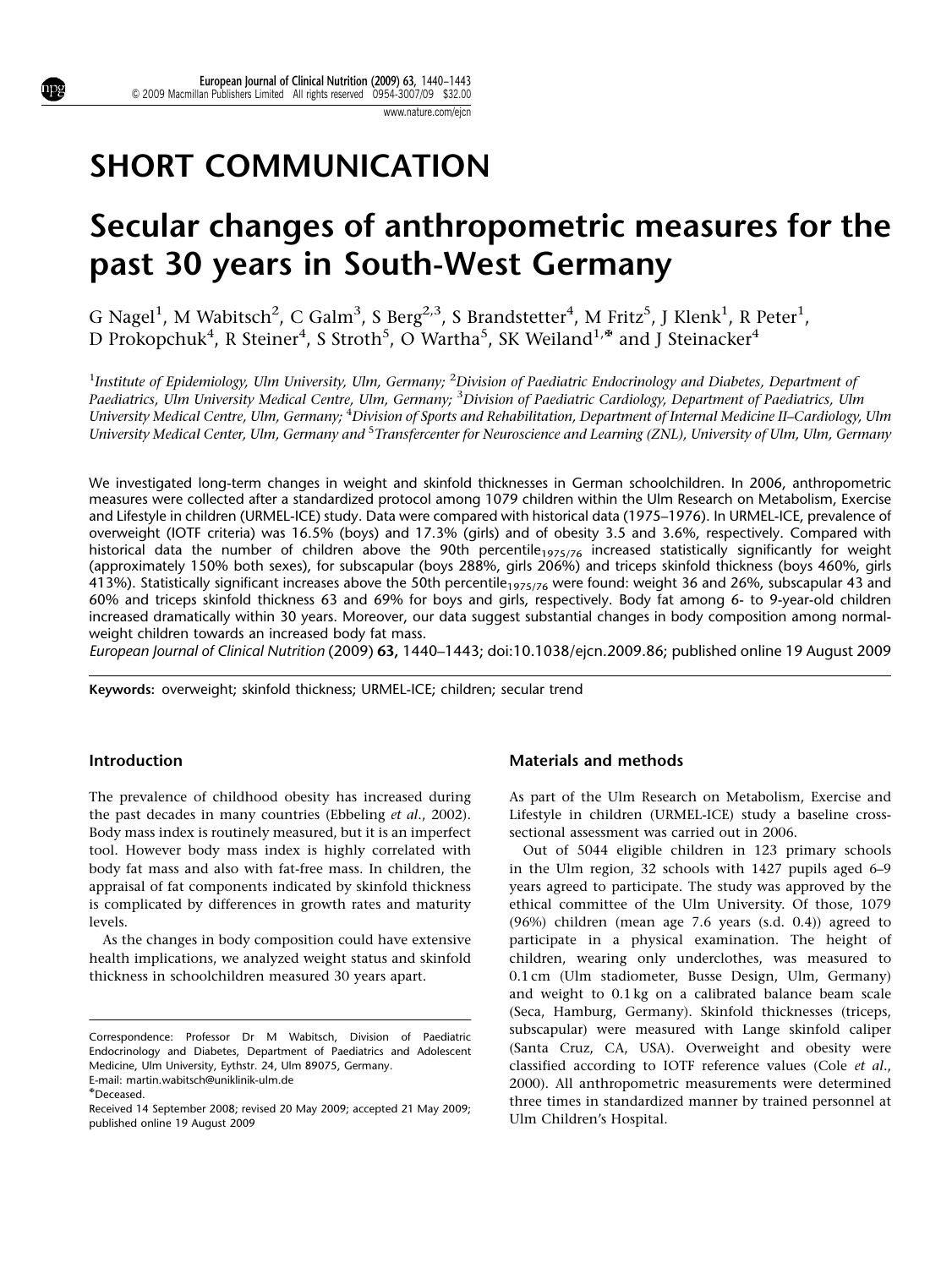A cross-sectional study among 3418 girls and 3430 boys aged 4–16 years was carried out between 1975 and 1976 in the Ulm region ([Engelhardt, 1977\)](#page-3-0). All anthropometric measurements were carried out by personnel of the Ulm Children's Hospital in standardized manner [\(Engelhardt,](#page-3-0) [1977](#page-3-0)). The height of children, wearing only underclothes, was measured to 0.5 cm and weight to 0.1 kg on a calibrated mechanical balance. Skinfold thickness measurements (triceps, subscapular) were determined using a skinfold caliper (Holtain Ltd, Crymych, UK).

Historical data are solely available on an aggregated level stratified by 3 months of age at an average of 69 girls and 70 boys per stratum ([Engelhardt, 1977\)](#page-3-0).

For the comparison with URMEL-ICE, data of children aged 6–9 years were selected from the Ulm Children Study 1975–6 and the relative change in the age-specific 10th, 50th and 90th percentiles of the anthropometric measures was calculated by sex. One sample z-test was applied to test for differences in proportions. Two-sided  $P$ -values <0.05 were considered statistically significant. All analyses were carried out using SAS 9.1 (SAS Institute, Cary, NC, USA).

# Results

Table 1 shows the sample characteristics by sex. In both assessments mean skinfold thickness for subscapular and tricep measurements were on an average higher among girls than boys. Children did not change in height, but gained weight over the past 30 years. Skinfold thickness (triceps and subcapular) increased between both assessments. The prevalence of overweight in URMEL-ICE was 16.5% in boys and 17.3% in girls and of obesity 3.5 and 3.6%, respectively.

[Figures 1a–d](#page-2-0) present the relative changes (%) of sexspecific anthropometric measures between URMEL-ICE and Ulm Children Study 1975–6. Compared with historical data, fewer boys  $(-35%)$  and girls  $(-53%)$  in 2006 were classified below the 10th percentile<sub>1975–6</sub> for weight, whereas classification above the 90th percentile<sub>1975–6</sub> increased by 178% in boys and 146% in girls. Height did not differ substantially between both surveys, except that fewer boys  $(-43%)$  were classified to the 10th percentile<sub>1975-6</sub>. With regard to subscapular skinfold thickness, the assignment to above the 90th percentile<sub>1975–6</sub> statistically significantly increased by 288% in boys and by 206% in girls. There were substantially more children above the 90th percentile $_{1975-6}$ of triceps skinfold thickness in both sexes  $(+460\%$  in boys and  $+413%$  in girls). Compared with the 50th percentile<sub>1975–6</sub>, statistically significant increases were observed for body weight in both boys (36%) and girls (26%), for subscapular skinfold thickness in both boys (43%) and girls (60%) and also for triceps skinfold thickness in both boys (63%) and girls (69%).

Table 1 Anthropometric measures in the Ulm children study (1975–6) and the URMEL-ICE (2006) by age and sex

|                                     | Ulm children study (1975-6) |       |       |       |       |       | <b>URMEL-ICE (2006)</b> |       |       |       |       |       |
|-------------------------------------|-----------------------------|-------|-------|-------|-------|-------|-------------------------|-------|-------|-------|-------|-------|
|                                     | Boys                        |       |       | Girls |       |       | Boys                    |       |       | Girls |       |       |
|                                     | 10th                        | 50th  | 90th  | 10th  | 50th  | 90th  | 10th                    | 50th  | 90th  | 10th  | 50th  | 90th  |
| Height (cm)                         |                             |       |       |       |       |       |                         |       |       |       |       |       |
| 6.5 years                           | 114.0                       | 120.5 | 127.5 | 114.0 | 120.0 | 126.0 | 109.9                   | 122.9 | 126.9 | 116.4 | 121.9 | 130.3 |
| 7.0 years                           | 116.5                       | 123.5 | 130.5 | 116.0 | 123.0 | 129.0 | 118.9                   | 126.1 | 131.8 | 117.4 | 123.9 | 130.5 |
| 7.5 years                           | 119.0                       | 126.5 | 133.0 | 118.5 | 125.5 | 132.5 | 120.7                   | 127.4 | 133.6 | 119.7 | 126.5 | 133.3 |
| 8.0 years                           | 122.0                       | 129.5 | 136.0 | 121.5 | 128.5 | 135.5 | 123.0                   | 129.6 | 136.1 | 120.8 | 128.4 | 134.9 |
| 8.5 years                           | 124.5                       | 132.0 | 139.0 | 124.0 | 131.5 | 139.0 | 124.5                   | 132.2 | 137.3 | 123.1 | 127.6 | 133.8 |
| Weight (kg)                         |                             |       |       |       |       |       |                         |       |       |       |       |       |
| 6.5 years                           | 18.5                        | 21.7  | 25.6  | 18.0  | 21.3  | 24.7  | 15.4                    | 22.5  | 23.4  | 18.6  | 23.0  | 27.5  |
| 7.0 years                           | 19.5                        | 22.9  | 26.9  | 18.8  | 22.3  | 26.3  | 20.9                    | 25.1  | 31.7  | 20.3  | 23.8  | 30.9  |
| 7.5 years                           | 20.5                        | 24.1  | 28.2  | 19.6  | 23.4  | 28.1  | 21.8                    | 25.5  | 34.0  | 20.0  | 24.5  | 33.7  |
| 8.0 years                           | 21.6                        | 25.5  | 29.7  | 20.5  | 24.6  | 30.0  | 22.4                    | 27.0  | 34.2  | 21.1  | 25.8  | 34.6  |
| 8.5 years                           | 22.7                        | 26.9  | 31.3  | 21.5  | 26.0  | 32.2  | 22.1                    | 29.5  | 36.9  | 22.8  | 26.0  | 33.3  |
| Triceps skinfold thickness (mm)     |                             |       |       |       |       |       |                         |       |       |       |       |       |
| 6.5 years                           | 6.1                         | 8.0   | 10.6  | 6.8   | 9.3   | 12.5  | 5.7                     | 8.2   | 12.0  | 8.0   | 13.5  | 16.3  |
| 7.0 years                           | 6.0                         | 8.0   | 10.9  | 6.9   | 9.5   | 13.0  | 7.7                     | 12.0  | 20.7  | 8.7   | 13.2  | 23.0  |
| 7.5 years                           | 6.1                         | 8.1   | 11.3  | 7.0   | 9.7   | 13.6  | 7.0                     | 12.0  | 22.0  | 9.3   | 13.7  | 25.3  |
| 8.0 years                           | 6.1                         | 8.3   | 11.8  | 7.2   | 10.0  | 14.1  | 7.2                     | 12.0  | 22.0  | 8.3   | 14.3  | 25.3  |
| 8.5 years                           | 6.2                         | 8.5   | 12.4  | 7.3   | 10.2  | 14.7  | 8.2                     | 13.7  | 24.8  | 12.0  | 15.5  | 23.0  |
| Subscapular skinfold thickness (mm) |                             |       |       |       |       |       |                         |       |       |       |       |       |
| 6.5 years                           | 4.0                         | 4.9   | 6.4   | 4.2   | 5.5   | 7.7   | 4.0                     | 4.5   | 6.3   | 4.7   | 6.0   | 9.7   |
| 7.0 years                           | 4.0                         | 5.0   | 6.7   | 4.3   | 5.6   | 8.2   | 4.3                     | 6.7   | 11.7  | 5.0   | 7.0   | 15.7  |
| 7.5 years                           | 4.1                         | 5.1   | 7.0   | 4.4   | 5.8   | 8.7   | 4.3                     | 6.0   | 13.3  | 5.0   | 7.0   | 15.3  |
| 8.0 years                           | 4.2                         | 5.3   | 7.5   | 4.6   | 6.0   | 9.4   | 4.3                     | 6.7   | 11.3  | 4.3   | 7.3   | 14.7  |
| 8.5 years                           | 4.2                         | 5.4   | 8.0   | 4.7   | 6.2   | 10.0  | 4.3                     | 6.7   | 13.3  | 5.3   | 7.5   | 15.0  |

European Journal of Clinical Nutrition

1441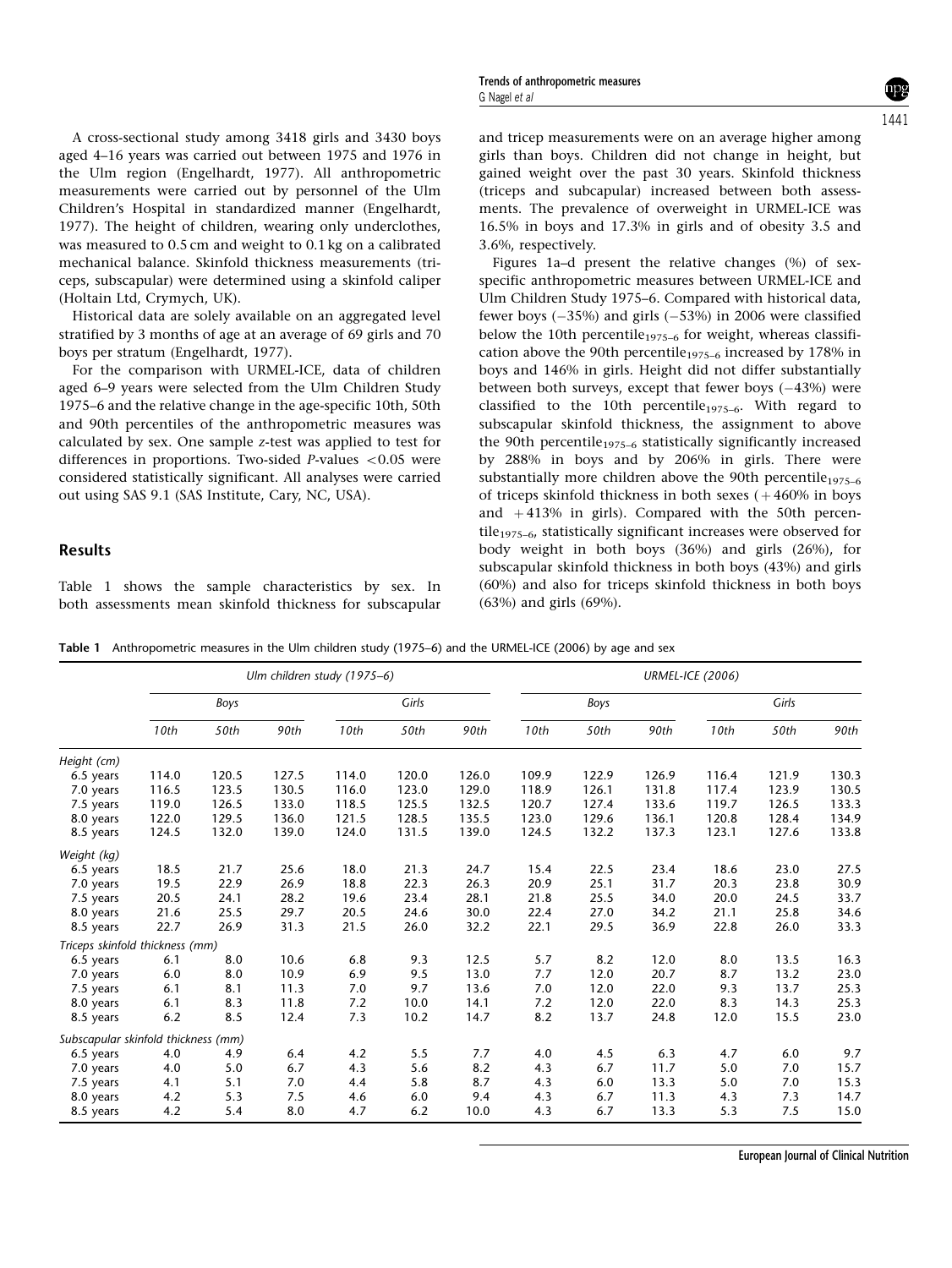<span id="page-2-0"></span>

Figure 1 (a–d) Relative change (%) in the URMEL-ICE study (2006) of numbers of children with height, weight, subscapular and triceps skinfold thickness exceeding the age-specific 10th, 50th and 90th percentiles of the Ulm Children Study (1975–6); \*P<0.05.

### **Discussion**

In the URMEL-ICE study, the overall prevalence rates of overweight and obesity were higher than previous data from Germany that also used the IOTF definitions among 6- to 7-year-old children ([Kuepper-Nybelen](#page-3-0) et al., 2005), and were also higher than recent results from the German Health Interview and Examination Survey for Children and Adolescents (KIGGS) conducted among children aged 7–10 years when using German reference data ([Kurth and Schaffrath,](#page-3-0) [2007](#page-3-0)).

Our observation of higher values for both triceps and subscapular skinfold thickness in girls than in boys are in line with others [\(Stolzenberg](#page-3-0) et al., 2007). Increased skinfold thickness became particularly apparent in normal-weight children. It can be speculated that over time, notably, body mass has changed mainly due to a change in fat mass, indicating changes in physical activity.

In consistency with published data, we found no major change for height [\(Herpertz-Dahlmann](#page-3-0) et al., 2003). Numbers of children with body weight above the 90th percentile<sub>1975–6</sub> increased substantially, whereas that below the 10th percentile decreased only moderately. This observation support findings of other reports focusing on body mass index (Kalies et al[., 2002](#page-3-0); [Herpertz-Dahlmann](#page-3-0) et al., 2003; [Kromeyer-Hauschild and Zellner, 2007](#page-3-0); [Meigen](#page-3-0) et al., 2008). Dietary changes with increased consumption of energydense foods were associated with obesity [\(Ebbeling](#page-3-0) et al., [2002](#page-3-0)).

Migration background is associated with overweight and obesity [\(Kuepper-Nybelen](#page-3-0) et al., 2005). With regard to historical data, no information on migration background was available. The exclusion of children with migration background (29.7%) in the URMEL-ICE data resulted in slightly attenuated relative changes.

Measurement errors of the skinfold thickness may be of concern. However, all data were collected in a standardized manner in the same region and by trained staff. Our historical data were in good agreement with the data on height and weight from Germany in 1975–6 [\(Herpertz-Dahlmann](#page-3-0) et al., [2003](#page-3-0)). However, selection bias due to different response behaviour could not completely be ruled out.

In conclusion, we observed increasing prevalence of overweight and obesity in 6- to 9-year-old children in Germany over the past 30 years. The comparison with historical data revealed an increase in excess weight and indicated dramatic trends in body composition also in normal-weight children.